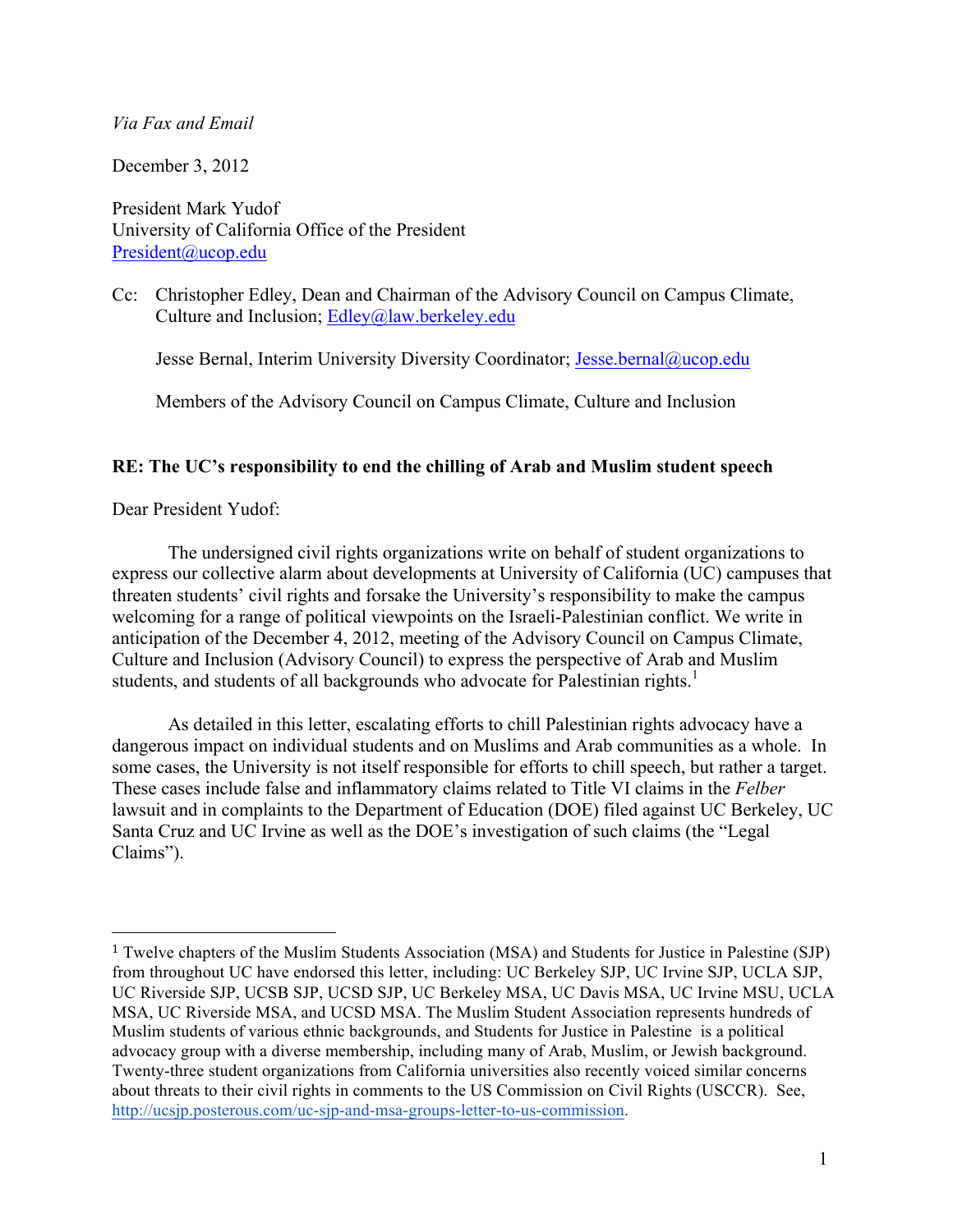We appreciate that the University has honored its obligation to protect students' rights in the *Felber* litigation and the Title VI claim brought against UC Berkeley. We begin by discussing those legal controversies in order to provide context for the escalating pattern of repression that confronts Arab and Muslim students, and students of all backgrounds who advocate for Palestinian rights at UC.

Still, despite its defense of the legal claims, the University has directly contributed to a climate which intimidates and punishes students who wish to express pro-Palestinian views, including: the Campus Climate Jewish Student Task Force Report; the ensuing House Resolution 35 (HR 35) passed in the California State Assembly; and other actions by UC officials that brand advocacy for Palestinian human rights as anti-Semitic.

The Office of the President has rightly recognized that a discriminatory atmosphere has a negative effect on student learning and work environments.<sup>2</sup> We urge you to recognize that this concern applies equally to students of all colors, religious affiliations and political viewpoints – and to Jewish students and Arab, Muslim, and pro-Palestinian students alike. Accordingly, we likewise urge the University to stop disparaging students who criticize Israeli policy as an expression of their political views on the urgent moral, political and legal questions surrounding the Israel/Palestine issue.

We respectfully request that the Advisory Council consider the comments below in all further discussions and decisions regarding the Campus Climate assessment process.

# **I. Legal challenges aim to silence political groups and marginalize Arab, Muslim and Palestinian rights activist students**

### **Pattern of Baseless Title VI Complaints**

A series of baseless Title VI complaints filed against UC frames the context for the threats to Arab, Muslim, and pro-Palestine students. We raise this at the outset of this letter to emphasize the concerted nature of efforts by off-campus groups to repress the political activity of Arab, Muslim and pro-Palestine students, and to describe the impact of such efforts on these students.

Three Title VI complaints have been filed with the Department of Education (DOE) against UC schools alleging that speech critical of Israel is anti-Semitic and creates a hostile environment for Jewish students. These complaints include: UC Berkeley (ongoing), UC Santa Cruz (ongoing), and UC Irvine (dismissed and later reopened, ongoing). Two others were filed at universities outside the UC system. $3$  Each complaint asserts false facts about campus activity critical of Israel, and university administrations' insufficient responses. Each advances the core contention that criticism of Israel is anti-Semitic hate speech that creates a "hostile environment" for Jewish students. So far, none of these complaints have succeeded.

<sup>&</sup>lt;sup>2</sup> http://www.universityofcalifornia.edu/news/article/28359

<sup>3</sup> These include a claim filed against Barnard College (dismissed), and Rutgers University (some claims dismissed, ongoing on one claim).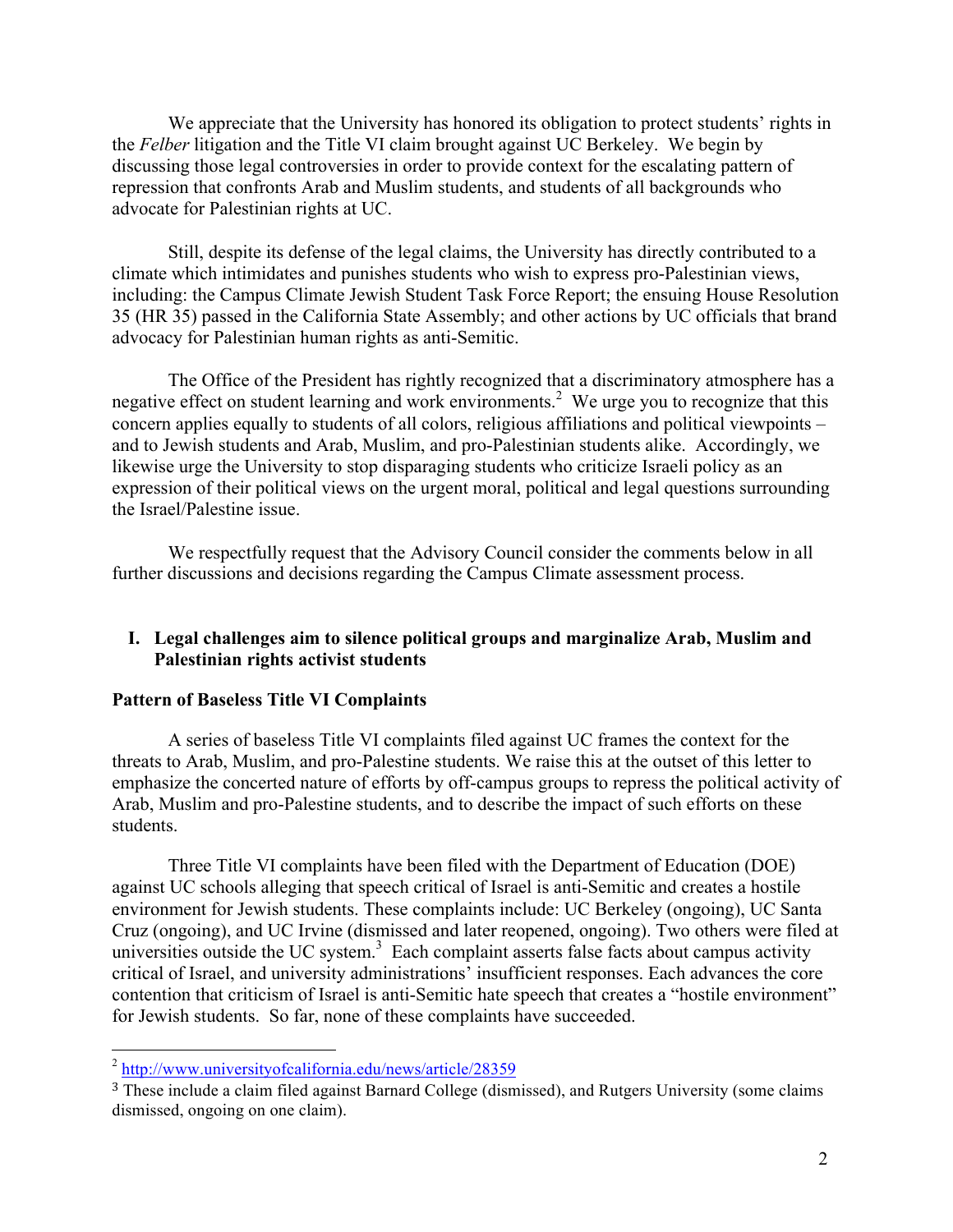The impetus for these Title VI complaints comes from a small group of staunchly Israelaligned off-campus organizations that aim to combat what they call "anti-Israelism" on campuses. In addition to promoting favorable views of Israel, these organizations seek to silence discussion of Palestinian human rights. A primary tool in this effort is to mislabel as "anti-Semitic" what is in reality pure political speech that criticizes the *policies* of the Israeli government.

The effect of the pending Title VI investigations inevitably creates a chill over one side of the debate about Israel and Palestine at UC. As the Supreme Court has explained, "[t]he sanction emanating from legislative investigations is of a different kind of loss of employment. But the stain of the stamp of disloyalty is just as deep. The inhibiting effect in the flow of democratic expression and controversy upon those directly affected and those touched more subtly is equally grave."<sup>4</sup> The administration is not to blame for the Title VI investigations. But the "stamp of disloyalty" that the Title VI investigations place on Arab, Muslim and Pro-Palestine students makes them especially vulnerable to the longer-term effects of stigma.

#### *Felber v. Yudof* **and the Title VI complaint against UC Berkeley**

As you are aware, UC Berkeley is a primary target for the baseless Title VI allegations. In March of 2011, two students filed a complaint in federal court, falsely accusing UC Berkeley of failing to protect Jewish students from a hostile environment resulting from criticism of Israel. <sup>5</sup> The *Felber* plaintiffs eventually settled with the University, but on July 9, 2012, the same day they signed the settlement agreement, their attorneys filed a Title VI complaint with the DOE alleging the same claims.

The Title VI complaints at Berkeley and other universities are designed to restrict Palestinian rights activism on campuses. Both plaintiffs in the Berkeley case, Jessica Felber and Brian Maissy, were affiliated with the Israel-advocacy student group Tikvah. Plaintiff Felber was employed at the time she filed the complaint as a campus coordinator for an organization called "Hasbara Fellowships," a program that trains students how to oppose pro-Palestinian activism.

UC Berkeley rightly argued in its defense that the "hostile environment" claims and the underlying factual assertions in the cases against it are baseless. The University has correctly emphasized that the complaints are a cynical attempt to tilt the field of campus discourse in favor of a preferred viewpoint on an issue of great public concern and properly acted to defend the rights of targeted students in this case.

The federal judge that dismissed the *Felber* complaint with leave to amend also recognized that the Palestinian rights activism complained of could not be the basis of a Title VI claim because it is protected political speech. <sup>6</sup> The plaintiffs' amended complaint was also dismissed after the University agreed to settle the case, though without making any meaningful

<sup>4</sup> *Sweezy v. New Hampshire*, 354 U.S. 234, 248 (1957).

<sup>5</sup> Second Amended Complaint, Felber v. Yudof, No. 3:11-CV-01012 (N.D. Cal. Mar. 4, 2011)

<sup>6</sup> *Felber v. Yudof*, 851 F.Supp.2d 1182, 1188 (N.D. Cal 2011) ("A very substantial portion of the conduct to which [the complainants] object represents pure political speech and expressive conduct, in a public setting, regarding matters of public concern, which is entitled to special protection under the First Amendment").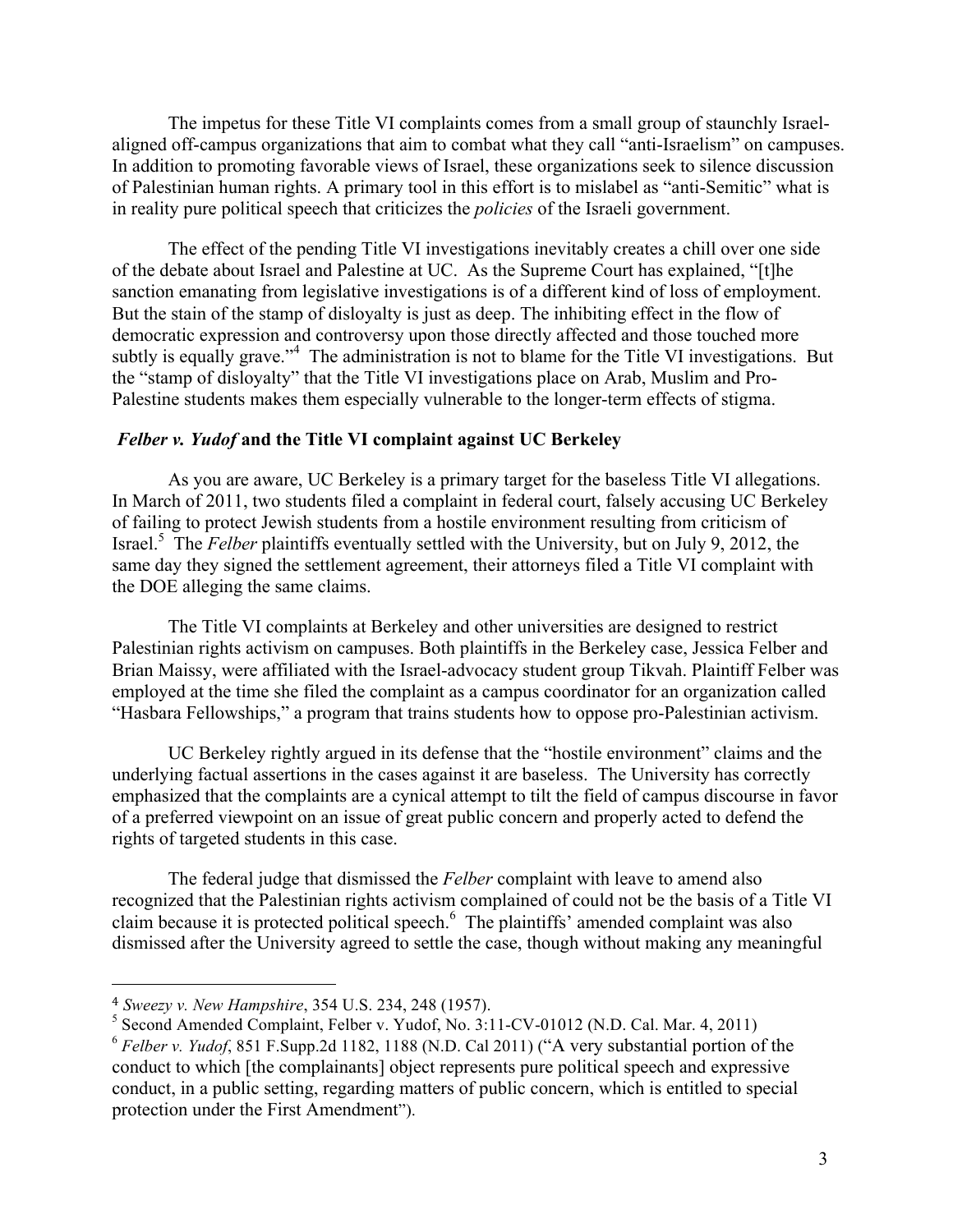concessions to the plaintiffs.<sup>7</sup> But despite this dismissal, the Office for Civil Rights (OCR) is now investigating the same claims filed before the DOE.

Although we appreciate the University's role in defending against these Title VI claims, the filing of the lawsuit and the ongoing DOE investigation have nevertheless harmed students' reputational interests. The *Felber* complaint, a widely available public document, was laden with Islamophobic and baseless allegations that the Muslim Students Association (MSA) at Berkeley has a "pro-terrorist" agenda,<sup>8</sup> that it is an "incubator to recruit and radicalize students to support Hamas,"<sup>9</sup> and that membership in MSA at Berkeley is a prerequisite to membership in the Muslim Brotherhood.<sup>10</sup> These are particularly damaging allegations to level at Muslim and Arab students in the post- 9/11 environment when such suspected affiliations carry potential criminal consequences, and where they generate a climate of intimidation and fear.

The *Felber*/Title VI complaints were also full of false facts about the conduct of Cal MSA and Students for Justice in Palestine (SJP). For example, the complaints accused Cal SJP of brandishing realistic looking assault weapons,  $\frac{11}{11}$  committing acts of violence<sup>12</sup> and conducting political theater that involved confronting other students and demanding to know if they are Jewish.<sup>13</sup> Cal SJP never engaged in this conduct.14 The complaints accused Cal SJP members of anti-Semitic speech.<sup>15</sup> SJP members have repeatedly explained that such allegations are untrue. Nonetheless, the false, inflammatory and Islamophobic allegations against Cal SJP and Cal MSA are recycled in the press, and continue to taint these student groups.

 

"During Berkeley's Passion Play, student activists from the Muslim Student Association ("MSA") and Students for Justice in Palestine ("SJP") … portray themselves as Jews by wearing Stars of David, yarmulkes (skull caps), fringed garments (tsizit), and their depictions of Jews are clearly racist and anti-Semitic. Moreover, they have been authorized by the University to carry realistic looking assault weapons which they brandish as they interrogate innocent students on campus about their religious and ethnic backgrounds. All this in an effort to convey a portrayal that 'all' Jews are blood-thirsty barbarians."

This activity never occurred, as Cal SJP members have attested to in declarations submitted to the University Counsel's Office. No Cal SJP or MSA member ever dressed as a religious Jew. No Cal SJP or MSA member every carried realistic looking assault weapons, only clearly marked toy guns. No Cal SJP or MSA member ever interrogated non-actors to ask them about their religion. Cal SJP has never committed acts of violence. These allegations are simply false.

<sup>&</sup>lt;sup>7</sup> See http://newscenter.berkeley.edu/2012/07/12/plaintiffs-in-felber-v-yudof-case-dismiss-lawsuit/. <sup>8</sup> Second Amended Complaint, at p. 5.

<sup>&</sup>lt;sup>9</sup> Second Amended Complaint, at p. 10.

<sup>&</sup>lt;sup>10</sup> Second Amended Complaint, at pp. 6,10.

 $11$  Second Amended Complaint, at p. 6.

 $12$  Second Amended Complaint, at p. 8.

<sup>&</sup>lt;sup>13</sup> Second Amended Complaint, at p. 13.

 $14$  For example, page 3 of the Title VI complaint gives the following description of mock checkpoint protests:

<sup>15</sup> Second Amended Complaint, at p. 3 (referring to "anti-Semitic/anti-Israel SJP, MSA and MSU"); p. 8 (referring to "anti-Israel activism and anti-Semitic posturing"); p. 9 (referring to "anti-Israel, anti-Semitic demonstrations").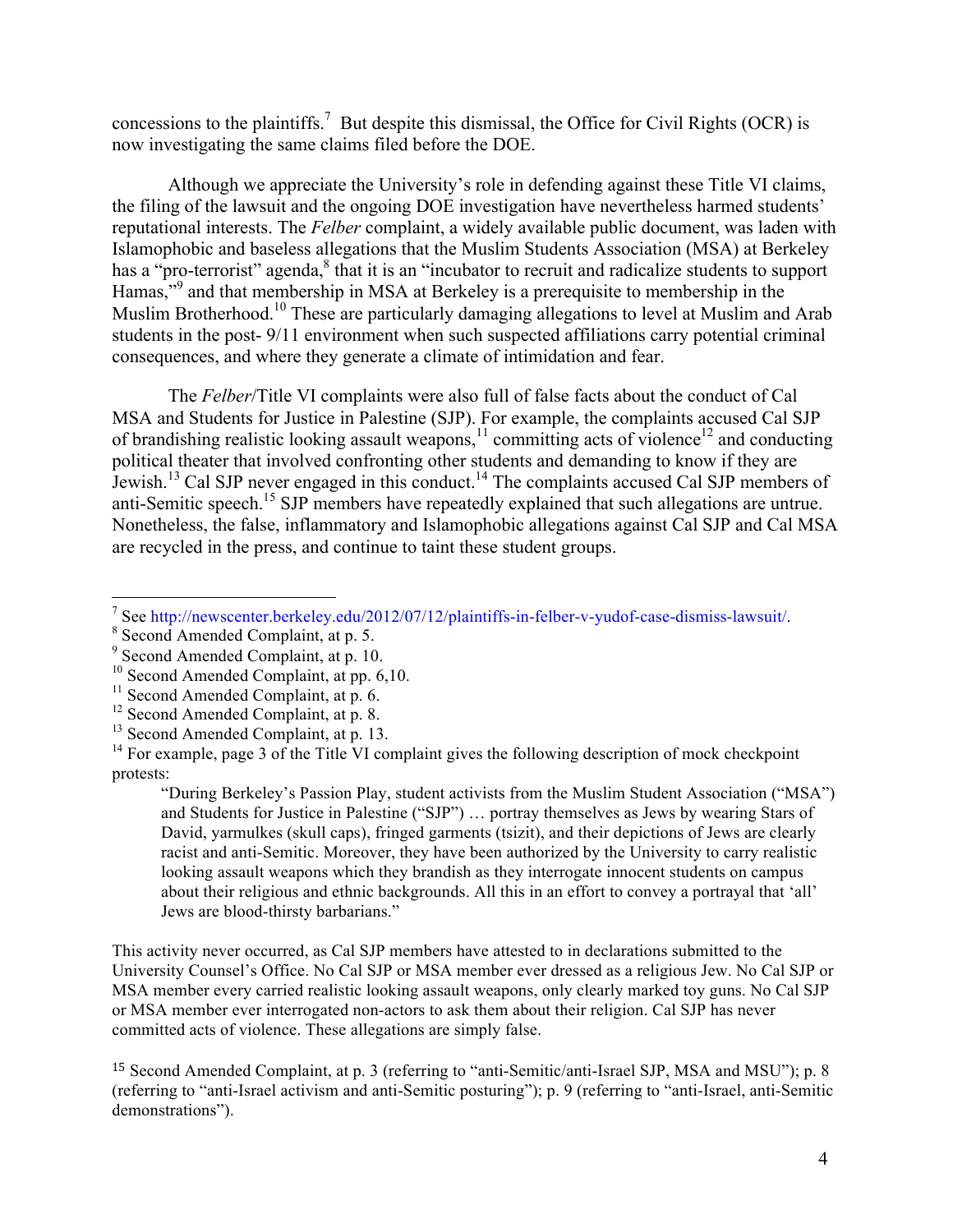Moreover, as we make clear below, despite UC Berkeley's vigorous defense of students' free speech rights in the Title VI complaints, your own public statements fail to recognize, let alone properly condemn, the baseless nature of the complaints. We are also concerned that the University appears to have also increased scrutiny over Palestinian rights advocacy on campus to avoid repeated legal action in the future. The students we represent are acutely aware of this effect and they feel the repercussions from the University's increasing condemnation of their activism.

#### **II. Arabs, Muslims, and Palestinian rights activists on campus are subject to violent threats and racist language**

In addition to unfounded legal claims, Arab, Muslim and Palestinian activist students also face racist and violent threats on campus. For example, in September 2008, graffiti appeared in one of the major lecture halls at UC Berkeley threatening "SJP, DON'T FUCK WITH THE JEWS ON THIS CAMPUS ANYMORE" and "NEVER AGAIN" -- a reference understood to equate Cal SJP with Nazis. Cal Students for Justice in Palestine (SJP) members reported and discussed this incident with the University administration. It took nearly one week for the University to remove the graffiti from view.

In November 2008, Cal SJP was sent a hate email titled "Eat Shit," which included death threats such as, "The day the world finally nukes all you subhuman sand monkeys will be a day to rejoice. … Die." Also in November 2008, a member of Tikvah posted the following on his Facebook page: "I am waging a war against organized crime (SJP)." One of his friends responded, "need ammo? men? i suggest an alliance." These incidents were raised and discussed with the UC Berkeley Administration.

At UC Davis in the spring of 2012, students sought the protection of the administration after they were harassed and physically threatened by members of an off-campus Israel-aligned organization called StandWithUs. Members of StandWithUs had previously used physical violence, including the use of weapons such as pepper spray, against individuals who criticize the Israeli government. The students of UC Davis SJP expressed concerns about their physical safety to you directly. According to these students, you declined to address their concerns and declined to meet with them.<sup>16</sup>

<sup>&</sup>lt;sup>16</sup> The grievances of UC Davis students surrounding the "Israeli Soldiers Speak Out" event in spring, 2012, are detailed in a letter sent to President Yudof from UC Davis SJP, *available* at http://sjpatucd.blogspot.com/2012/04/open-letter-in-response-to-president.html. ("Mr. Yudof did not mention any of [the physical threats and harassment directed at Palestinian students] in his statement nor did he care to address them in his letter back to us. Yudof's statement equated the political speech of supporters of Palestinian rights with categorical hate crimes and disregarded the campus climate for Palestinian students and their allies. … [W]hen Palestinian students and their allies feel threatened, Yudof blatantly ignores our request to meet. It saddens and shocks SJP that the UC system appears to have aligned themselves with [Stand With Us], an aggressive, violent, and racist group rather than supporting their own community and students. When Yudof so quickly jumped to the defense of a radical organization such as SWU, his words and actions make Palestinian, and all Arab students along with their allies, feel unsafe, insecure, and oppressed on our own campus.").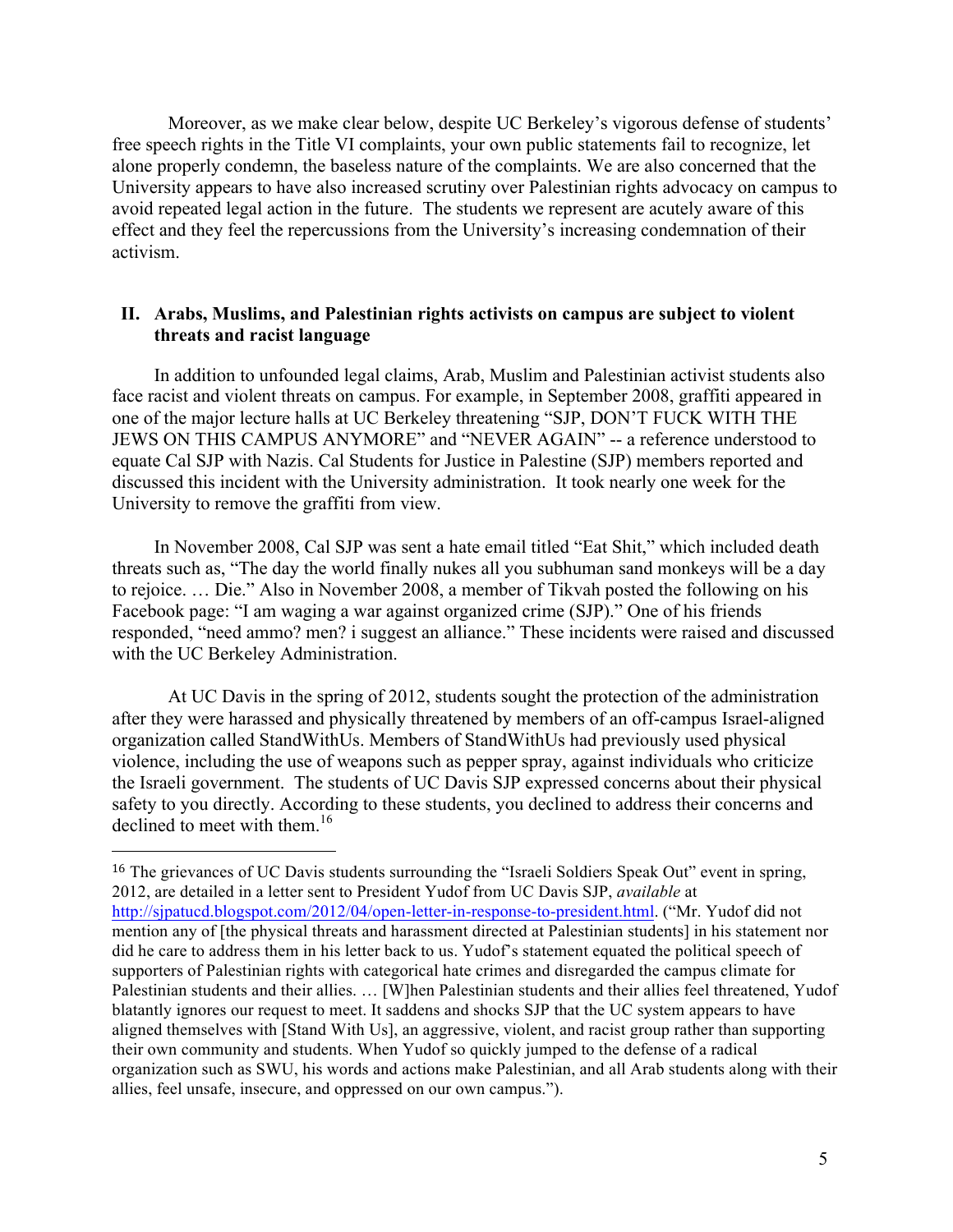These incidents, among many others on campuses across the country, illustrate that Palestinian rights activists are themselves often targets of racist, derogatory and sometimes violent threats. The University is obligated to protect them against such threats. The examples above also show that these students are utilizing the appropriate University channels to report these incidents, rather than resorting to frivolous legal remedies or abusive and racist tactics of a like kind.

## **III. The University has exacerbated the intimidating climate for Arab and Muslim students**

While the UC administration is not behind the legal claims and violent threats targeting Arab, Muslim and pro-Palestine students at UC, it has an obligation to recognize the harm, and take steps to protect the targeted students where possible. Instead, the University has exacerbated the situation for these students.

#### **Campus Climate Report and House Resolution 35**

The "Campus Climate" assessment process has added to the atmosphere of intimidation and further tarnished the students we represent. On July 9, 2012, the same day that the Title VI complaint was filed against UC Berkeley with the DOE, the "Jewish Student Campus Climate Fact Finding Team" released its report and recommendations ("Campus Climate Report"). Just like *Felber* and the Title VI complaint, the report falsely claims that SJP and MSA activities should be understood as "hate speech" which creates a hostile campus climate for Jewish students $17$ 

On the heels of the Campus Climate Report, the state Assembly passed HR 35 in August, praising the Jewish Student Report.<sup>18</sup> HR 35 made the plainly unconstitutional recommendation that "no public resources" be used to facilitate what it mislabels anti-Semitic activity but what is in reality political speech critical of Israel. HR 35 was passed with no real discussion or debate, and it followed President Yudof's troubling involvement in its drafting, as detailed below.

The undersigned and others have already written to you about the serious flaws in the Campus Climate Report. <sup>19</sup> Many have also voiced their concerns to you and to the California Assembly about the content and anti-democratic nature of HR 35, including student

<sup>&</sup>lt;sup>17</sup> See http://www.universityofcalifornia.edu/news/documents/campus\_climate\_jewish.pdf. <sup>18</sup> See http://www.leginfo.ca.gov/pub/11-12/bill/asm/ab\_0001-

 $\frac{0050/hr}{^{19}}$  See Letter from the Council on American-Islamic Relations and the National Lawyers Guild to Mark Yudof, President of the University of California, July 10, 2012, *available at* http://www.nlginternational.org/report/LtrYudofFreeSpeech.pdf; Letter from the UC Ad Hoc Committee on Jewish Campus Climate to Mark Yudof, President of the University of California, available at http://www.change.org/petitions/letter-to-pres-yudof-in-response-to-jewish- campus-climate-report. (or use this site: http://ucjewishcampusclimate.wordpress.com/2012/10/10/letter-to-president-yudof-in-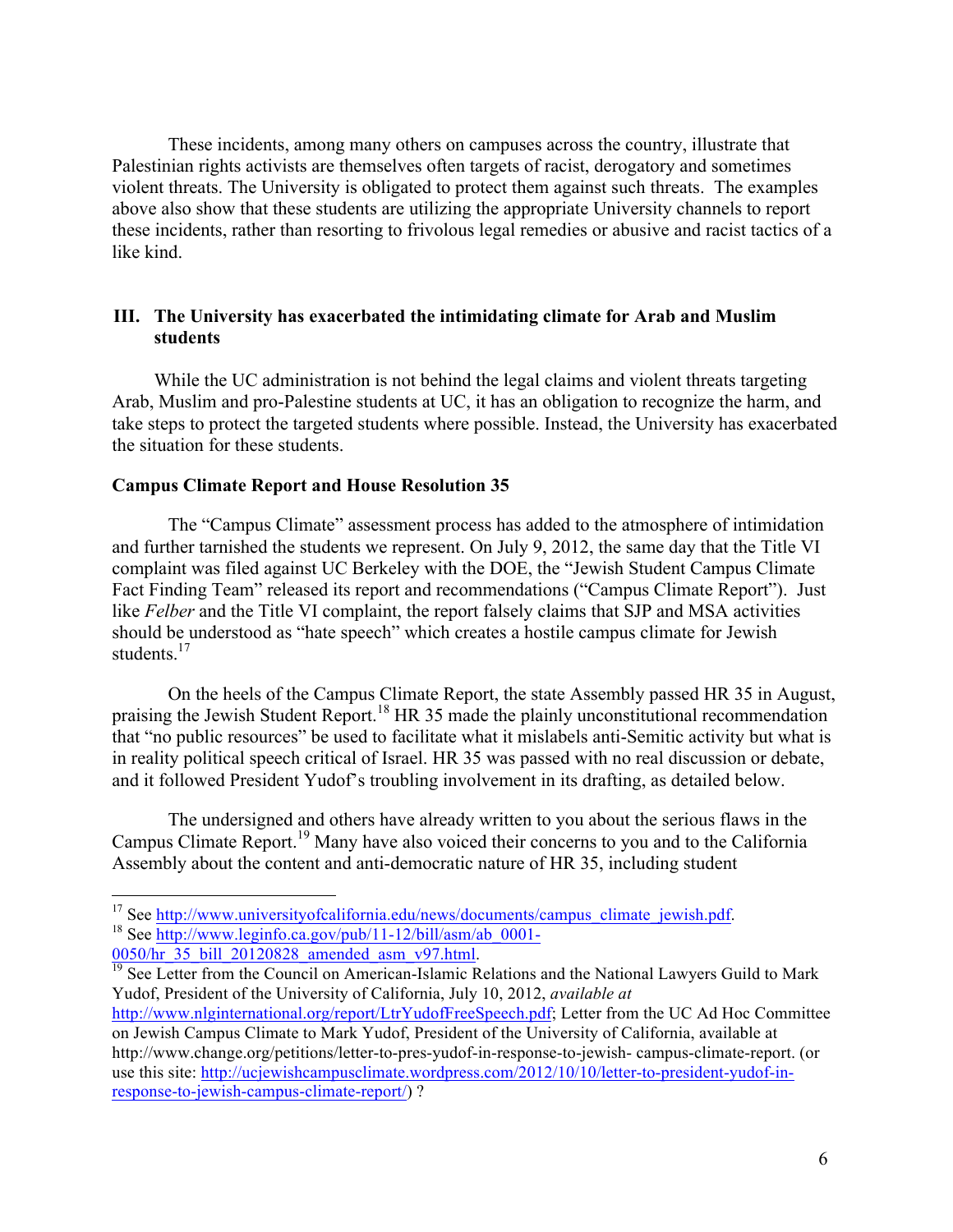representatives,<sup>20</sup> faculty,<sup>21</sup> and civil rights advocates.<sup>22</sup> These letters explain that the Campus Climate Report and HR 35 badly misrepresent the facts of what has occurred on UC campuses and deliberately mislabel as anti-Semitism numerous forms of legitimate speech about Israeli state policy. And both misrepresent the campus climate as hostile to Jewish students when in fact extensive data demonstrates that UC provides a positive environment for Jewish students.<sup>23</sup>

The Report and HR 35 compound the damage caused by the Title VI complaints and other efforts to silence pro-Palestine activism. The mischaracterizations cited in both were echoed repeatedly in the press.<sup>24</sup> Thus the report has been used to create a false factual record of "anti-Semitic fervor" on California campuses.

With regard to both the Report and HR 35, we understand that you have distanced yourself from any suggestion that speech should be banned, along with your stated position that the University neither supported nor opposed HR 35. But we also note that you were in direct conversation with California State Assemblywoman Linda Halderman to encourage her introduction of HR 35.

In your August 13, 2012, letter to Ms. Halderman, for example, you expressed "appreciation" for her work on HR 35 and indicated that you had reviewed an early draft of the bill and that a number of your proposed changes had been accepted. We are disturbed to learn that you knew much earlier about the existence of what became HR 35 and participated in its drafting – yet failed to insist that the legislators who would vote on it hear a variety of views on the subject. $25$ 

You further indicated to Ms. Halderman that you would "enthusiastically" support the bill if language suggesting that funding should be pulled from student organizations critical of Israel was removed and replaced with language urging UC administrators to actively condemn

<sup>&</sup>lt;sup>20</sup> See the resolution passed by the University of California Student Association, September 15, 2012, available at http://calsjp.org/?p=1297

<sup>&</sup>lt;sup>21</sup> See letter from California Scholars for Academic Freedom to the California Assembly available at http://www.csun.edu/~vcmth00m/OpenLetterHR 35.html

 $^{22}$  See letter from six civil rights organizations and four student organizations to the California Assembly, available at, http://ca.cair.com/images/uploads/HR\_35\_Letter\_to\_Lawmakers.pdf.; letter to President and Yudof, dated October 11, 2012, and signed by Sacramento area civil rights organizations.

<sup>23</sup> University of California Undergraduate Experience Survey (UCUES), Spring 2012. For example, 79 percent of Jewish respondents at Berkeley said that they are respected on campus. Jewish students at Berkeley reported not only remarkably high absolute levels of satisfaction with their campus experience, but *greater* satisfaction than non-Jewish students by statistically significant margins. The undersigned authors were not able to access data from other campuses. The data from Berkeley are impossible to reconcile with the unsupported assertions that a negative climate exists for Jewish students.

 $24$  See, for example, an op-ed in the J Weekly where the CEO for the Jewish Community Federation of San Francisco, the Peninsula, Marin and Sonoma Counties claims that there is anti-Semitic fervor on UC campuses, available at http://www.jweekly.com/article/full/66341/house-resolution-35-exposes-antisemitic-fervor-on-california-campuses/

<sup>&</sup>lt;sup>25</sup> For a fuller discussion of our strong objections to your support for HR 35, see a letter from the Sacramento Regional Coalition for Palestinian Rights to President Yudof, dated November 11, 2012, via email.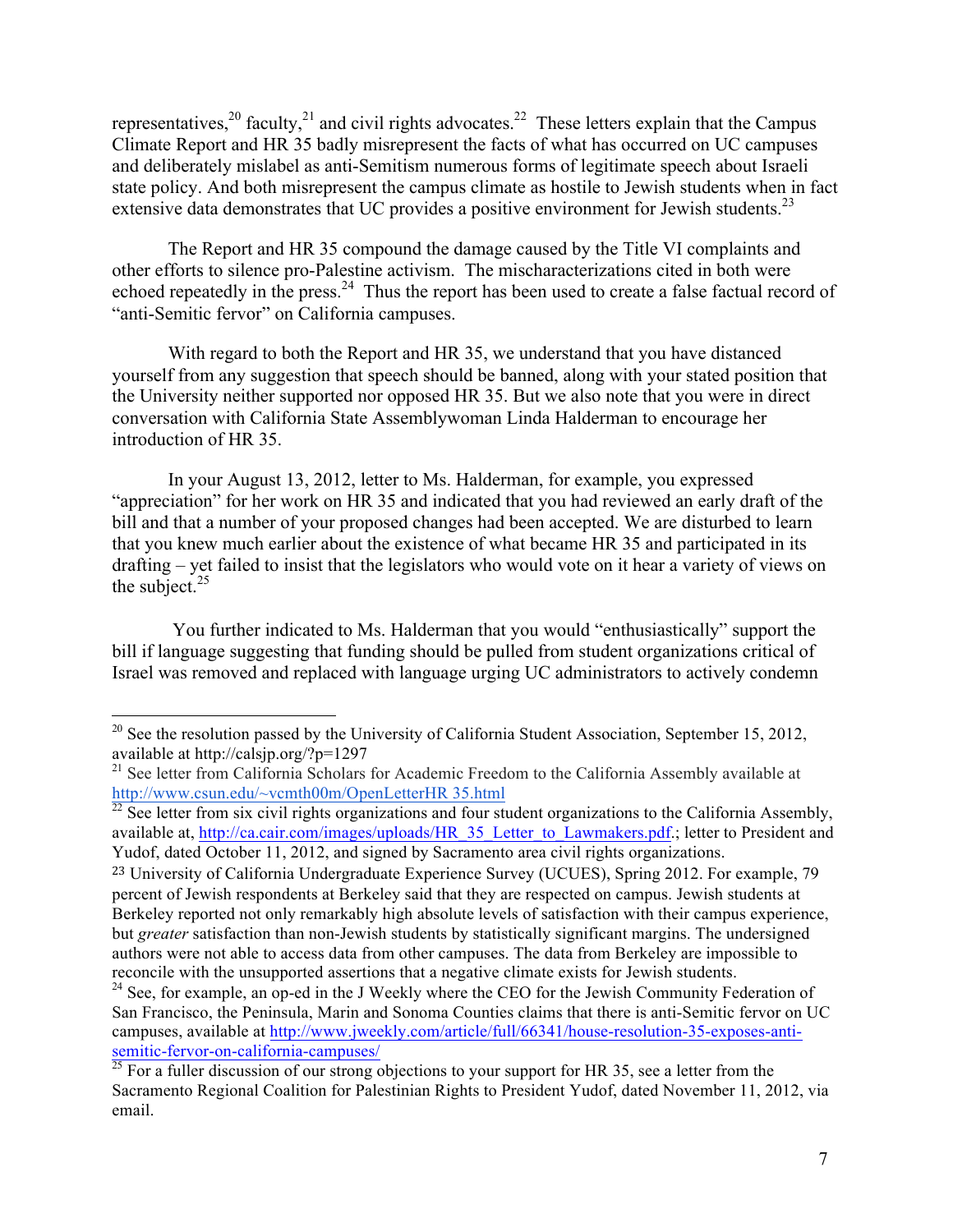"anti-Semitic activity." But such an endorsement is highly problematic because the text of HR 35 makes it clear that the "anti-Semitic activity" you are comfortable condemning would include speech critical of Israeli policies.

The University's condemnation of speech critical of Israel harms the entire campus community. Giving credence to false allegations of anti-Semitism not only trivializes the phenomenon, but also makes more difficult efforts to counter the occasional instances of real anti-Jewish hatred when they occur. To squelch one side of a debate about one of the most critical policy issues of our time does a great disservice to the mission of the UC. Your defense of free speech is important, but it falls far short of your duty as leader of UC to make the campus environment safe for a range of viewpoints.

### **UC administrators stigmatize speech critical of Israel**

Actions by the UC administration have further contributed to the marginalization and intimidation of students advocating for Palestinian rights. While the University acknowledges that it cannot censor speech based on its content,<sup>26</sup> and while the University decried allegations of an anti-Semitic hostile environment as baseless in defending against the Title VI cases, University officials repeatedly denounce criticism of Israeli state policies as hateful toward Jewish students in their public statements. The following illustrates the University's repeated condemnation of pro-Palestinian speech.

In the Fall 2010, Cal SJP students asked the administration for help following a number of incidents where their property was vandalized with anti-Muslim graffiti.  $27$  The students asked the administration to condemn the graffiti in a statement to the campus community. The administration did so, but also took the opportunity to publicly stigmatize the students' political views. In an email to the campus community, the administration denounced the vandalism as part of a list of hateful incidents, stating as follows: "We must work to support dialogue about our differences and eschew expressions of demonization of others, including virulent attacks on Israel, anti-Muslim graffiti, racism towards African-Americans, Chicano/Latinos and other underrepresented minority groups, and homophobic acts."

The classification of "virulent attacks on Israel" as a racist hate incident unfairly lumps together pure political speech critical of human rights violations with incidents that can be truly

<sup>26</sup> *See e.g.* Sept. 21, 2011 email from UC President Yudof, *available* 

*at* http://www.universityofcalifornia.edu/news/article/26327 ("…the First Amendment bars the University from using the content of speech as the basis for censoring or impeding events on campus").

 $27$  The Cal SJP signboard was twice defaced with "Fight Islamic Terrorism" stickers (UCPD case numbers 10-04064 and 10-04951); the doors of Boalt Hall were defaced with "Fight Islamic Terrorism" stickers outside a Cal SJP event held at the law school (UCPD case number10-04951); Cal SJP posters were defaced with "Want Sharia Law" fliers; the Cal SJP signboard was defaced with a swastika and crescent moon; posters appeared on campus reading "Welcome to Palestine" and "God Bless Hitler." SJP leaders presented a PowerPoint to UC administrators documenting the vandalism and asked the administration to make a statement to the campus community.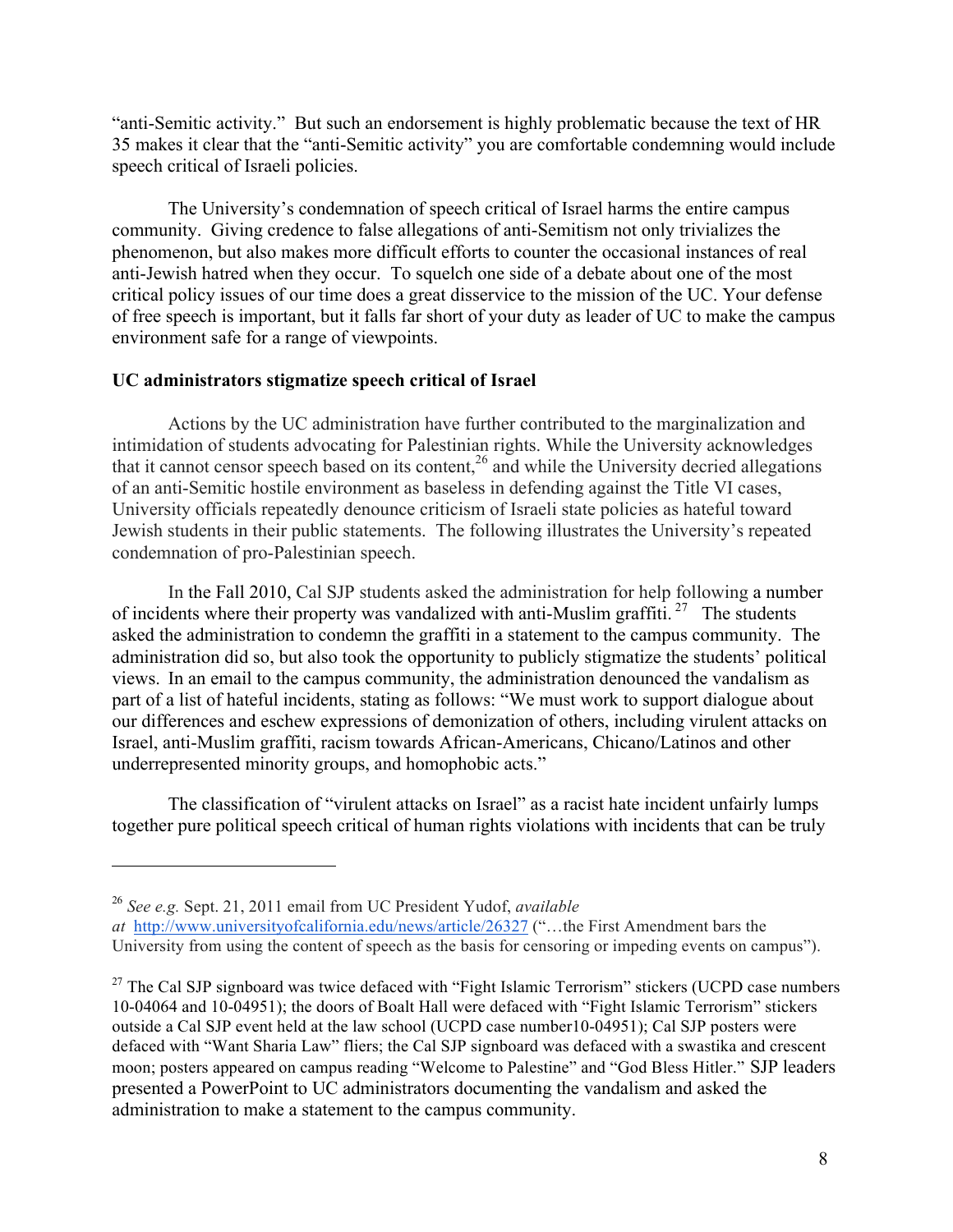deemed anti-Semitic and directed at the Jewish people as a whole. As the *Felber* court recognized, criticism of Israeli policies is pure political speech. It is not hate, nor is it a poisonous or lethal assault on Israel as a state, as the phrase "virulent" suggests.

In September 2011, you issued a statement addressing campus climate concerns from the Jewish community, and you stated that the Advisory Council on Campus Climate was formed "immediately following the unfortunate incidents of spring 2010."<sup>28</sup> All of the "unfortunate incidents" were not enumerated, but one incident in particular was discussed at length – the interruption of a speech by the Israeli ambassador by students at UC Irvine in February 2010.<sup>29</sup> You also mentioned the two bills put forward for a vote before student organizations in 2010 that called on the University to divest from companies profiting from Israel's military occupation. While you may disagree with students' political positions, portraying non-violent protest and advocacy as equivalent to "acts of violence, hatred, or intimidation" such as the "Compton Cookout" is a gross mischaracterization.

You further vilified pro-Palestinian speech in a November 2011 address to the Anti-Defamation League (ADL) when you described it as "bad speech."<sup>30</sup> We note that the ADL is an organization that is itself dedicated to silencing criticism of Israel on campuses.<sup>31</sup> In those remarks, you declared that there are moments when Jewish students feel "physically threatened and uncomfortable [and] outnumbered and outgunned," and that Palestinian Awareness Week is such an example. First, the assertion that the Jewish community monolithically views Palestinian Awareness Week as threatening is untenable, given the large number of Jewish students that organize and participate in these events each year.

Second, there is no evidence that Jewish students feel physically threatened. Even the Jewish Student Report to the Campus Climate Advisory Council twice emphasized that no Jewish students reported feeling physically threatened.<sup>32</sup> The provocative term "outgunned" portrays Palestinian human rights advocates on campus as violent, which they are not.

You also revealed bias in a March 2012 public email "in response to a number of recent incidents of intolerance" on UC campuses.<sup>33</sup> Troublingly, you again singled out pro-Palestinian student speech as inappropriate and unwelcome on campus when you characterized protest of Israeli soldiers<sup>34</sup> as "wrong." The event in question involved a peaceful walkout organized by the UC Davis SJP chapter, which you conflated with a longer verbal disruption by only one student, who had no connection to SJP. He disrupted both the Israeli soldiers speaking and SJP's planned

<sup>28</sup> "President Yudof addresses campus climate concerns from Jewish community" *available at* http://www.universityofcalifornia.edu/news/article/26327.<br><sup>29</sup> For this brief interruption of a political speaker, Palestinian rights activists were singled out with

unprecedented criminal sanctions.<br><sup>30</sup> http://www.ucop.edu/newsroom/newswire/img/44/4492707094ebc36ba8c0c2.pdf.

 $31$  See, http://www.adl.org/main\_Anti\_Israel/campus-anti-israel-activity-reveiw-2011-2012.html

 $32$  Campus Climate Report at pg. 2 ("Importantly, no students indicated feeling physically unsafe on UC campuses") and pg. 5 ("It should be stressed that not one Jewish student indicated that they perceive the Jewish student community as physically unsafe at UC.")

<sup>33</sup> "Open letter to UC community from President Yudof", March 8, 2012, *available at,*  http://www.universityofcalifornia.edu/news/article/27279. <sup>34</sup> This walkout was from an event entitled "Israeli Soldiers Speak Out."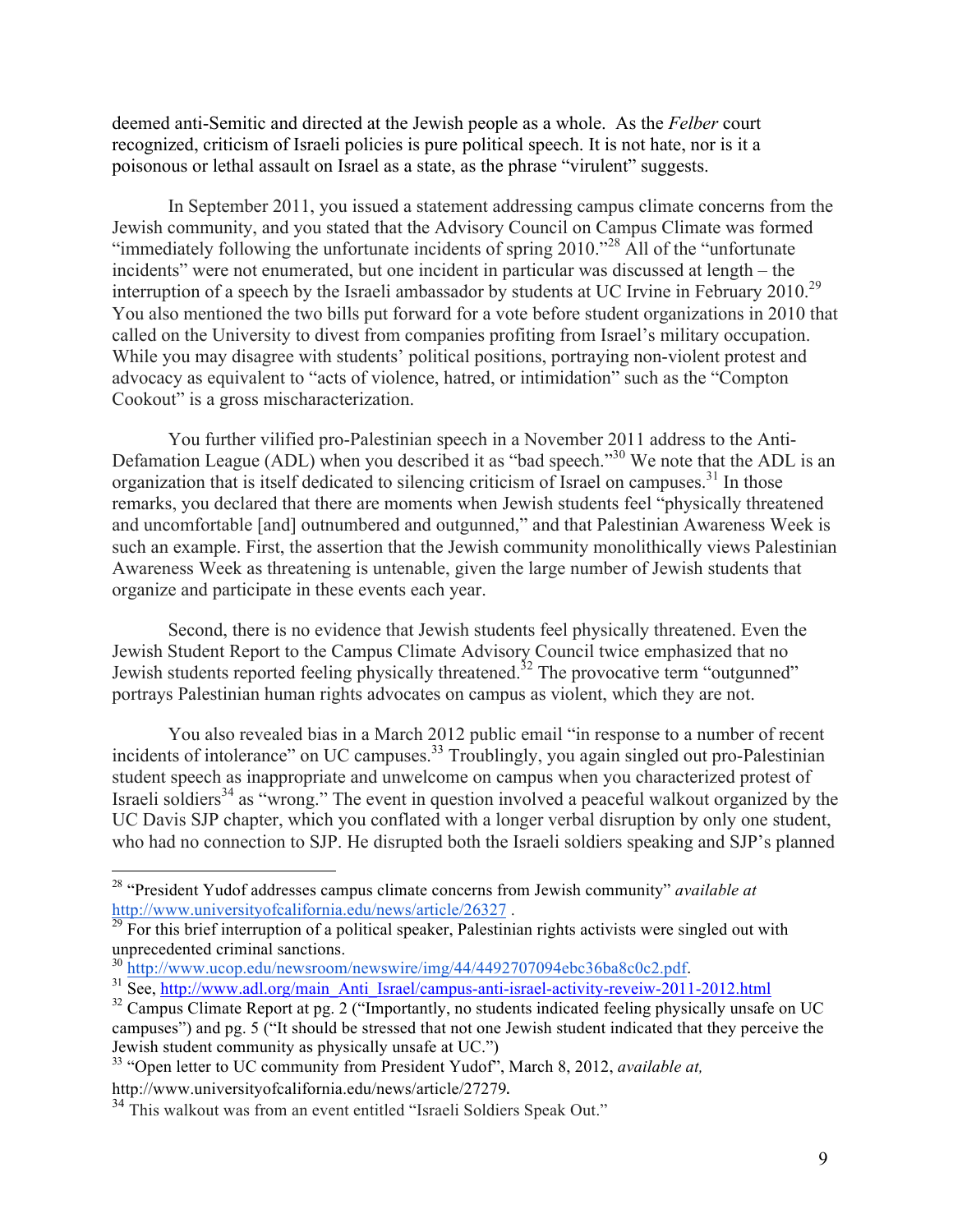peaceful walkout. Tactics like peaceful walkouts in protest at political events are a form of protected expression that have a long history on UC and other universities.<sup>35</sup> But yet again, when such speech is critical of Israel, it is singled out for harsh reprisals, including criminal sanction.

Your March 2012 email went on to discuss an incident in which a noose was hung at a campus library at UC San Diego and an incident at UC Davis where derogatory words were painted across the entrance to the campus's Lesbian, Gay, Bisexual and Transgender Resource Center. It bundled together a peaceful walkout of a political event with racist and homophobic incidents and listed them together as morally equivalent. This messaging characterizes legitimate political speech as hate speech and slanders students critical of Israel as bigots.

It is not difficult to imagine the extent to which all of these public remarks by the highest campus authority, denouncing and mischaracterizing the political speech of the students we represent, are perceived as attempts to intimidate them into silence.

## **IV. The chilling impact on Arab, Muslim and Palestine activist students is real**

In fact, the University's public statements, along with the legal tactics employed by outside organizations, have had a marked chilling effect on the students we represent. UC administrators have the right to express personal opinions on this and other political debates. But, as officials of the University, you also have an obligation to understand and mitigate the negative effects of these public, personal stances on students who disagree with your viewpoints, and ensure that their constitutional rights are not infringed upon.

Your public positions branding students as anti-Semitic are particularly harmful to those who are in fact ardent anti-racists advocating to end what they view as human rights violations. The accusation carries the potential to destroy opportunities for talented students who will graduate from UC to pursue professional careers. It also hurts students academically when they are forced to take time away from their studies to correct the factual record and defend their reputations. Before expressing viewpoints that are so obviously disfavored by their campus administrators, students must accept the risk of reputational harm, harsh treatment or even affirmative reprisals and criminal prosecution.

The following accounts provide examples of how students at UC are intimidated from participation in Palestine or Muslim student organizations as a consequence of the way pro-Palestinian activism has been negatively branded:

• A PhD student active with Cal SJP was told by his adviser that his public status as a Palestinian rights activist would be detrimental to his career, as it has been to many academics that express pro-Palestinian views.

 $35$  For example, in November, 2008, members of the Israel-aligned student organization Tikvah disrupted a lecture at Boalt Hall by a Jewish advocate for Palestinian human rights by chanting "From the River to the Sea, Israel will be free," screaming "Fuck you, Traitor," and setting off a siren as they walked out. The event continued, and no harsh reprisals or criminal sanctions were imposed on the disruptors.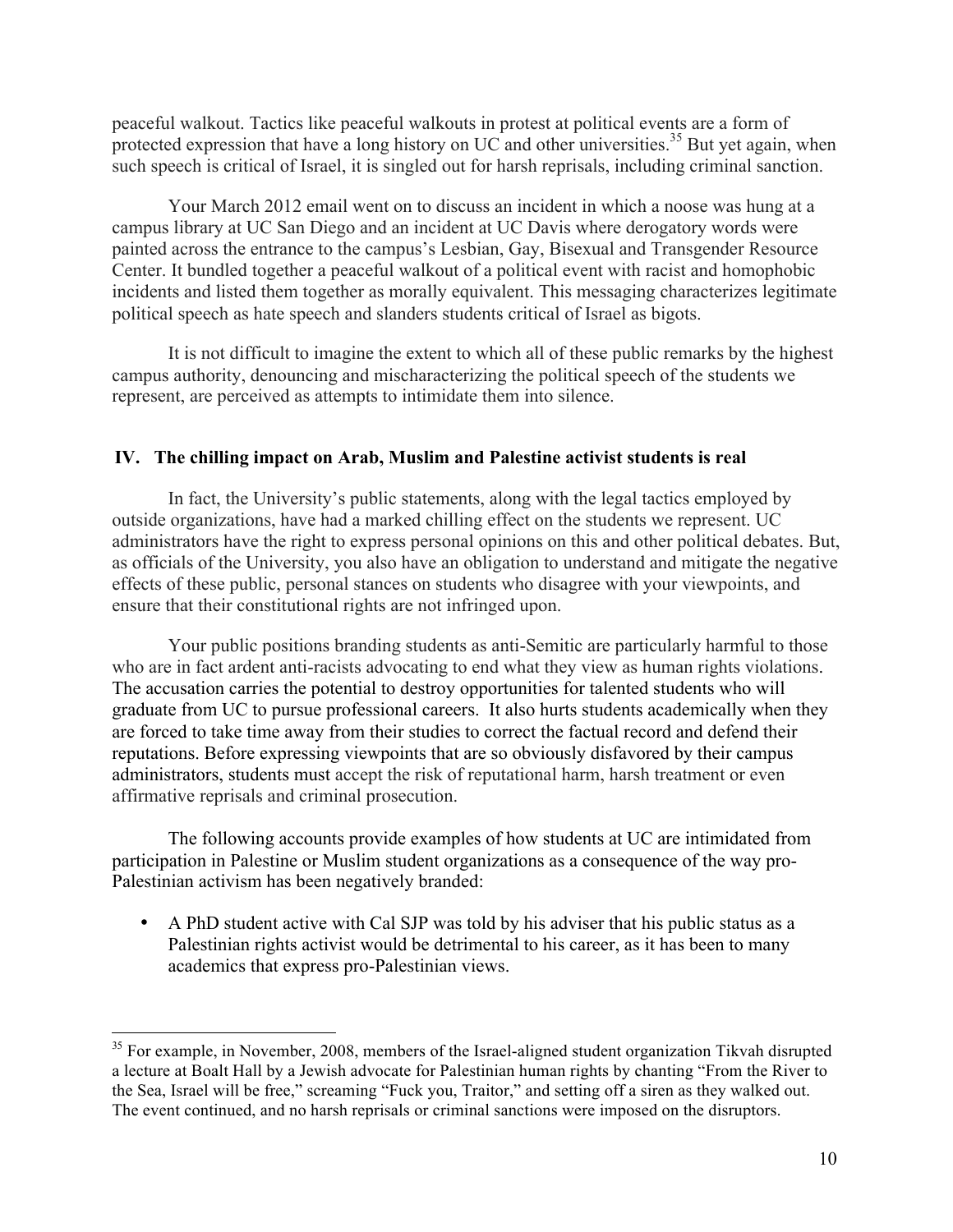- A Muslim student of Arab descent stated that he would not get involved with Cal MSA's political activities, for fear that it would jeopardize his chances of getting into graduate school.
- Muslim and Arab students at Berkeley Law are reluctant to join Law Students for Justice in Palestine because they fear their reputational interests would be at risk if such membership were public.
- Palestinian students often decline to join Cal SJP because they "don't want to risk anything." Although more than 20 students participate actively in Cal SJP, there are only two or three Palestinian members.
- A recent transfer student of Arab heritage was warned by her mother not to get involved with Cal SJP. Her father told her, "If you get involved in these things you won't be able to advance academically or professionally."
- Many students decline to express their political views about Israel and Palestine. For example, when a European immigrant student active with Cal SJP tried to discuss Palestinian rights with a friend who is also a foreign student, her friend told her that she no longer expresses her pro-Palestinian views to people in high places because it previously affected her opportunities, and she warned that such activism could affect her opportunities as well.
- Students frequently express anxiety about being falsely branded as anti-Semites at SJP meetings, in small group discussions and in private.
- A Cal SJP member sought advice from an immigration attorney, fearing that her participation in Cal SJP and the allegations in the *Felber* litigation would jeopardize her citizenship application.
- A Pakistani international student says he was told that he should not get involved in Cal MSA, because if he did, his visa status would be at risk.
- A Saudi international student declined his nomination for the Cal MSA board for fear that his student visa would be jeopardized if he were associated in any way with Cal MSA.
- Students understand that their liberty is at stake. They are aware that the FBI infiltrates and monitors Arab, Muslim and pro-Palestine student groups.
- Cal SJP students are routinely subject to video surveillance by Israel-aligned activists who attend Cal SJP events. Counter protestors from Israel-aligned organizations – both on and off-campus groups – frequently attend SJP events and take close-up videos. Students feel physically unsafe after being videoed at events because they do not know how Israel-aligned organizations will use data collected against them..

Ironically, the chilling of speech also makes it difficult for students to defend their speech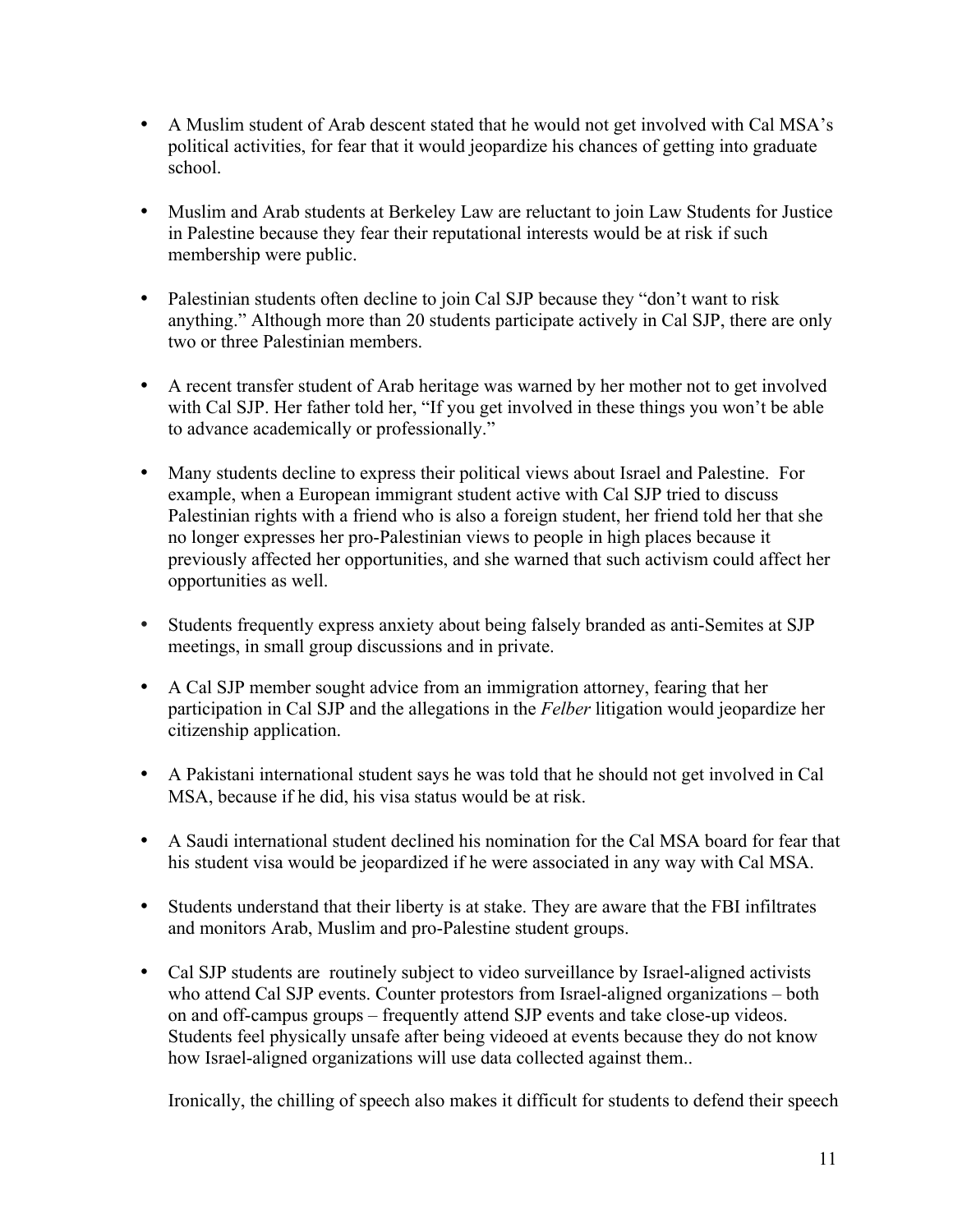rights. For example:

- A former Cal SJP member had direct knowledge of the factual allegations in the UC Berkeley Title VI complaint and desired to give a declaration to correct the factual record. He ultimately declined to give a declaration because he feared it would interfere with his visa application.
- Many students declined to submit their names in declarations to the DOE because they fear being targeted and smeared as anti-Semites.
- A Palestinian student who is active with Cal SJP and Cal MSA co-authored a public statement by student groups and civil rights organizations concerning efforts to repress student speech critical of Israel. He did not want to sign his name to the statement for fear of backlash. He asked attorneys among the group about the risks of signing his name and decided to remain anonymous.
- Another student of Arab heritage was afraid to sign the opinion pieces she authored critiquing efforts to chill student speech that were published in the Daily Cal for fear of backlash. She intentionally misspelled her name to protect herself from smear.
- Another student of Arab heritage wrote a letter to the editor of the Daily Cal protesting attempts to silence her speech about Palestinian rights but refused to give her full name for fear of being smeared as anti-Semitic.
- Recently at a Cal SJP meeting, the group had trouble finding a volunteer willing to sign his or her name to the group's open letter to the Daily Cal. The letter addressed the student paper's coverage of Cal SJP's effort to defend its speech rights. The students decided to sign the letter collectively in Cal SJP's name.

# **V. The Office of the President and other UC administrators must publicly affirm that robust speech on Palestine and Israel is welcome at UC**

It is the duty of university leaders to foster an educational environment where students of all racial backgrounds, national origins and political persuasions are free to voice their political viewpoints without fear of reprisal.

Therefore, we implore President Yudof and the University to publicly affirm that robust speech and activism on these issues, whether critical or supportive of Israel or Palestinian entities or causes, is welcome at UC. As long as speech involves a free exchange of ideas, and as long as activism on these issues does not interfere with the expression of opposing views, it must be encouraged. It is your obligation to make this clear to the campus community without stigmatizing a community of students advocating on one side of the issue.